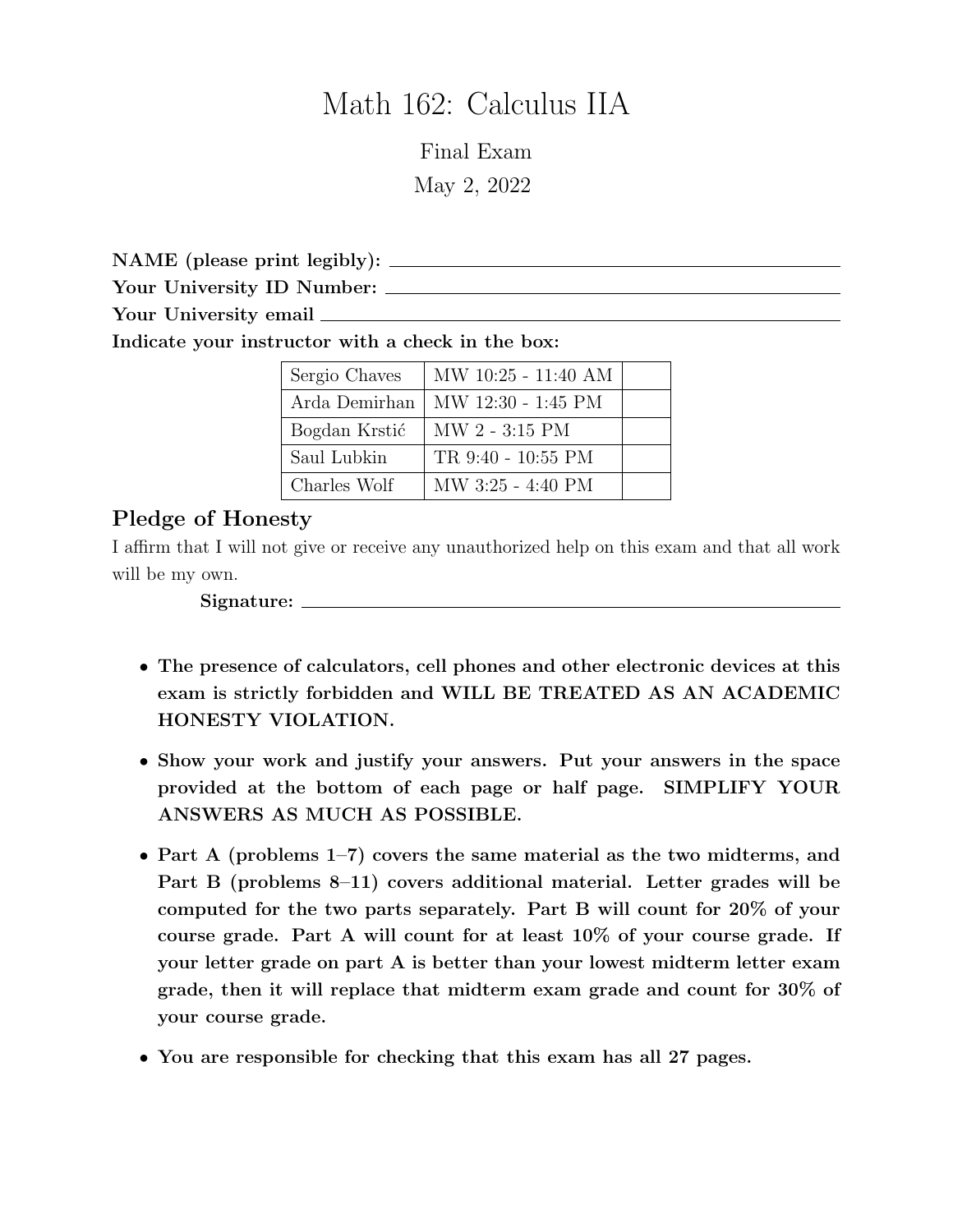Handy dandy formulas

Integration by parts formula: 
$$
\int u \, dv = uv - \int v \, du
$$

Trigonometric identities:

$$
\cos^{2} \theta + \sin^{2} \theta = 1
$$
  
\n
$$
\sin(\alpha + \beta) = \sin \alpha \cos \beta + \cos \alpha \sin \beta
$$
  
\n
$$
\cos^{2} \theta = \frac{1 + \cos 2\theta}{2}
$$
  
\n
$$
\cos^{2} \theta = \frac{1 + \cos 2\theta}{2}
$$
  
\n
$$
\sin^{2} \theta = \frac{1 - \cos 2\theta}{2}
$$

Derivatives of trig functions.

$$
\frac{d \sin x}{dx} = \cos x \qquad \qquad \frac{d \tan x}{dx} = \sec^2 x \qquad \qquad \frac{d \sec x}{dx} = \sec x \tan x
$$

$$
\frac{d \cos x}{dx} = -\sin x \qquad \qquad \frac{d \cot x}{dx} = -\csc^2 x \qquad \qquad \frac{d \csc x}{dx} = -\csc x \cot x
$$

Area of surface of revolution in rectangular coordinates for  $y = f(x)$  with  $a \le x \le b$ 

• about the *x*-axis: 
$$
S = 2\pi \int_a^b f(x)\sqrt{1 + f'(x)^2} dx
$$

• about the *y*-axis: 
$$
S = 2\pi \int_a^b x\sqrt{1 + f'(x)^2} dx
$$

Polar coordinates

$$
r = \sqrt{x^2 + y^2}
$$
\n
$$
\theta = \begin{cases}\n\arctan(y/x) & \text{for } x > 0 \\
\pi + \arctan(y/x) & \text{for } x < 0 \\
\pi/2 & \text{for } x = 0 \text{ and } y > 0 \\
3\pi/2 & \text{for } x = 0 \text{ and } y < 0 \\
\text{undefined} & \text{for } (x, y) = (0, 0)\n\end{cases}
$$

 $x = r \cos \theta, y = r \sin \theta$ 

Changing  $\theta$  by any multiple of  $2\pi$  does not change the location of the point. Changing the sign of r is equivalent to adding  $\pi$  to  $\theta$ , which is the same as moving the point to one in the opposite direction and the same distance from the origin.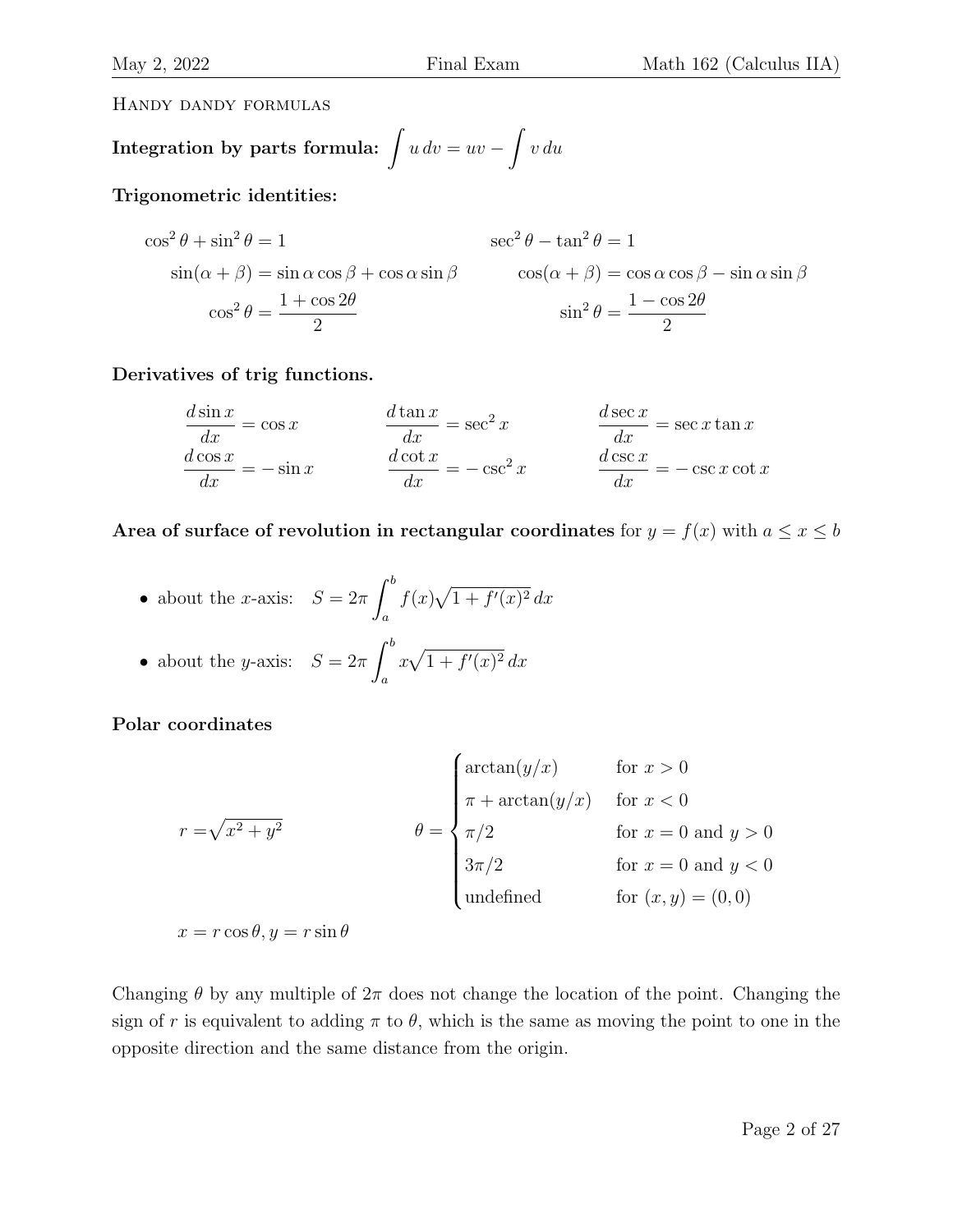Area in polar coordinates for  $r = f(\theta)$  with  $\alpha \le \theta \le \beta$ :

$$
A = \int_{\alpha}^{\beta} \frac{r^2}{2} \, d\theta
$$

#### Arc length formulas

• Rectangular coordinates,  $y = f(x)$  with  $a \le x \le b$ :

$$
S = \int_a^b \sqrt{1 + f'(x)^2} \, dx
$$

• Polar coordinates,  $r = f(\theta)$  with  $\alpha \leq \theta \leq \beta$ :

$$
S = \int_{\alpha}^{\beta} \sqrt{r^2 + f'(\theta)^2} \, d\theta
$$

• Parametric equations,  $x = x(t)$  and  $y = y(t)$  with  $a \le t \le b$ :

$$
S = \int_{a}^{b} \sqrt{\left(\frac{dx}{dt}\right)^{2} + \left(\frac{dy}{dt}\right)^{2}} dt
$$

#### Infinite series formulas

- The *Maclaurin series* for  $f(x)$  is  $\sum_{n=1}^{\infty}$  $n=0$  $f^{(n)}(0)$ n!  $x^n$ .
- The *Taylor series* for  $f(x)$  at a is  $\sum_{n=0}^{\infty}$  $n=0$  $f^{(n)}(a)$ n!  $(x-a)^n$ .
- The mth Taylor polynomial is  $T_m(x) = \sum_{m=1}^{m}$  $n=0$  $f^{(n)}(a)$ n!  $(x-a)^n$ ,
- The mth Taylor remainder is  $R_m(x) = f(x) T_m(x)$
- Taylor's inequality says that if  $|f^{(n+1)}(x)| \leq M$  for suitable x, then  $|R_m(x)| \leq \frac{(x-a)^{n+1}M}{(x-a)^{n+1}}$  $\frac{a}{(n+1)!}$ .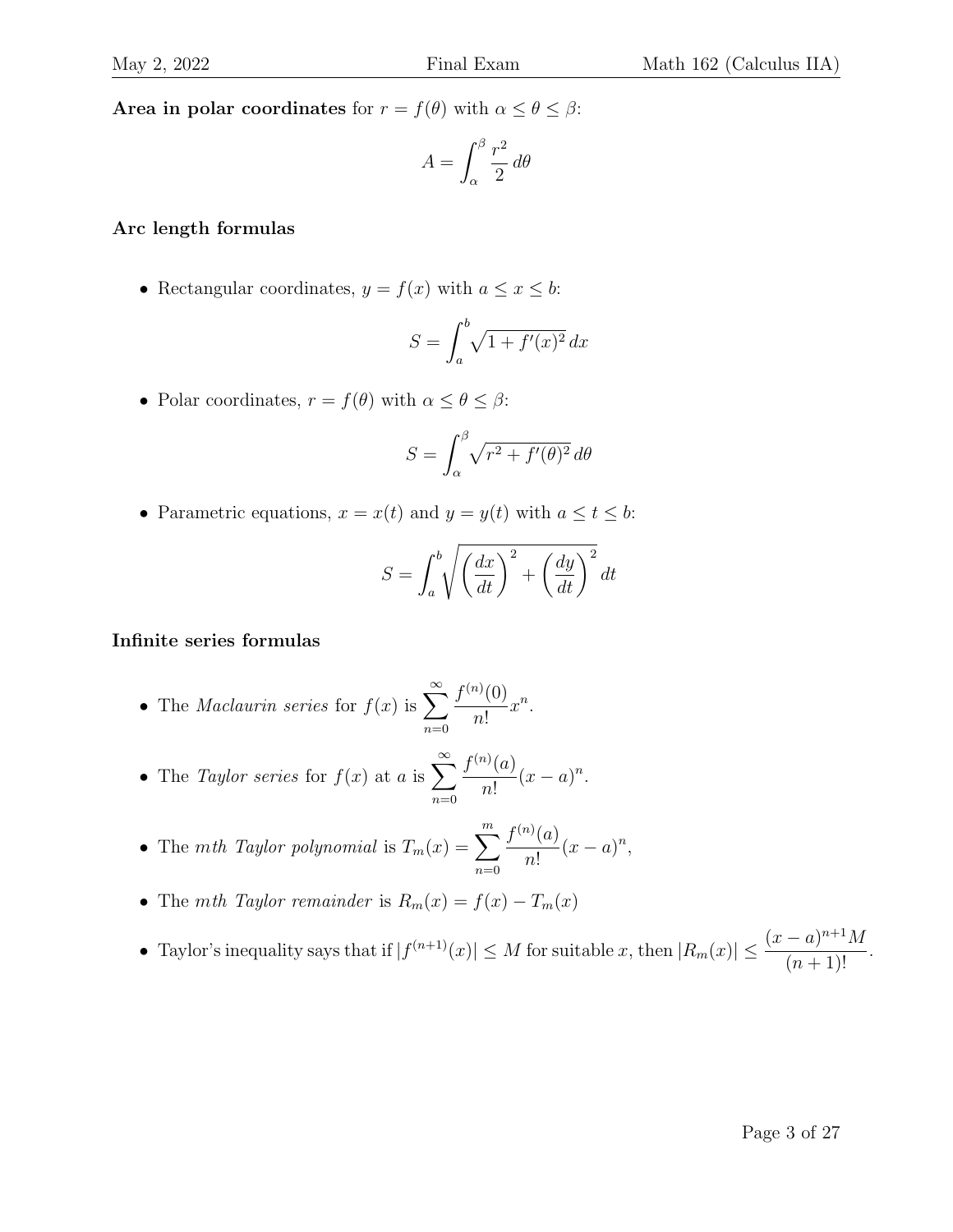# Part A

#### 1. (20 points)

Consider the region in the first quadrant enclosed by the curve  $y =$ √  $\sqrt{2-x}$  and the lines  $x = 0$  and  $y = 0$ . A sketch of the region is shown in the following graph:



(a) (10 points)

Use the shell method to write an integral that represents the volume of the solid obtained by revolving the region about the  $y$ -axis. Do not evaluate the integral!.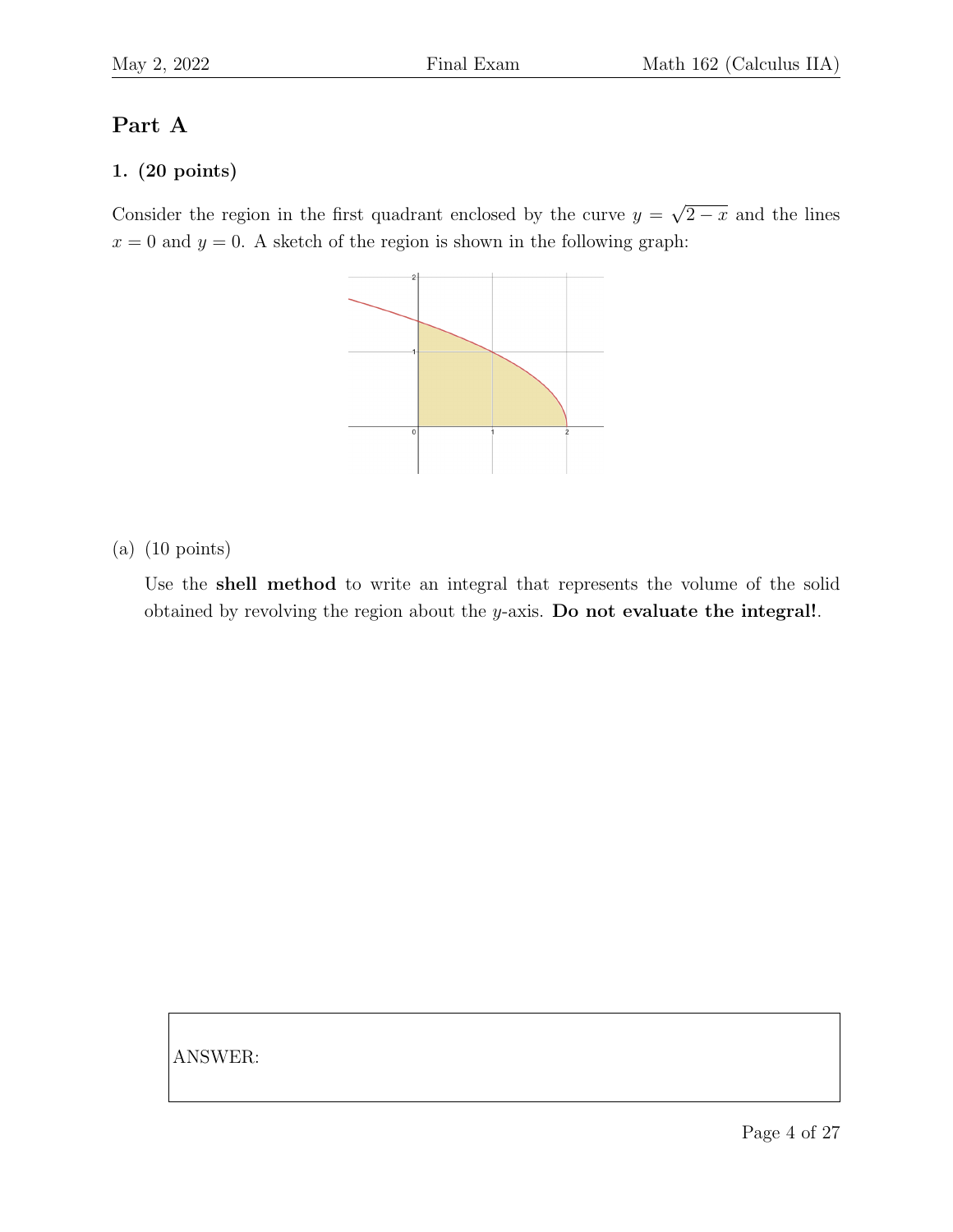(b) (10 points) Use the disk/washer method to write an integral that represents the volume of the solid obtained by revolving the region about the line  $y = 2$ . Do not evaluate the integral!.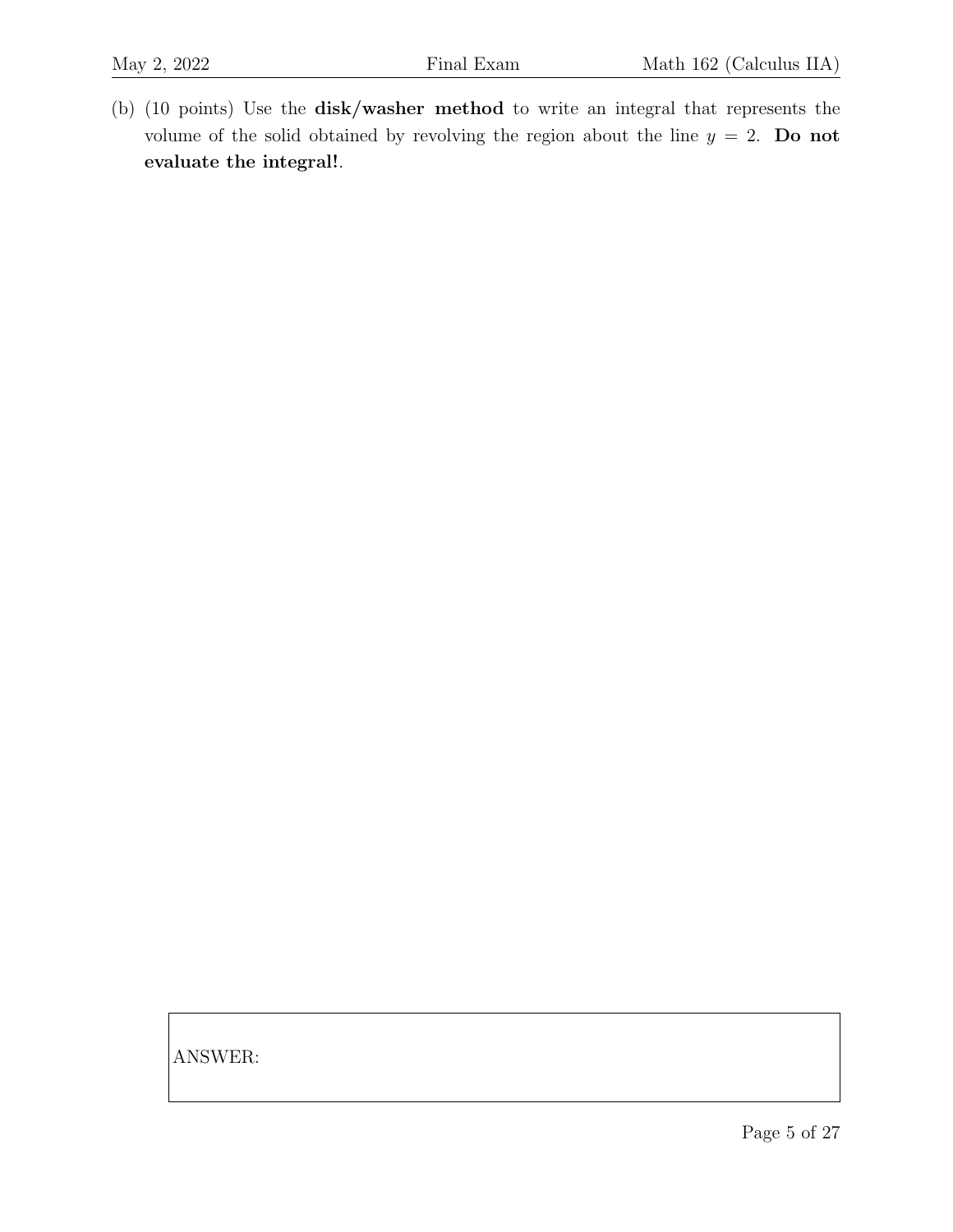2. (20 points) A rectangular water tank that is 5 meters long, 3 meters wide, and 12 meters deep is full of water. Take the density of water as 1000  $kg/m^3$  and approximate the acceleration due to gravity as 10  $m/s^2$ .

(a) (10 points) Set up but do not evaluate the integral expression for the work needed to pump all of the water out of the tank.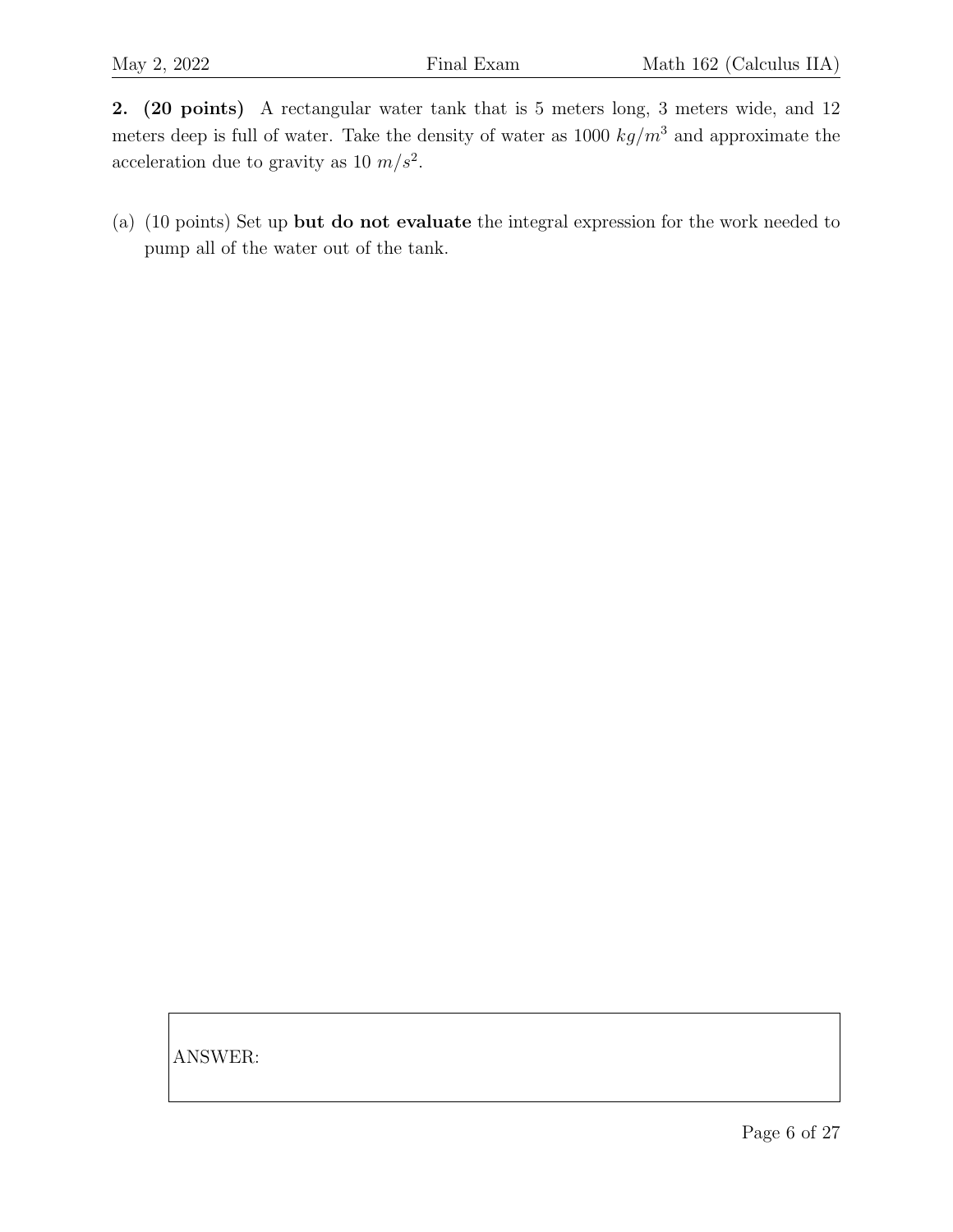(b) (10 points) Set up but do not evaluate the integral expression for the work needed to pump one fourth of the water out with a pipe that is 4 m above the top of the tank.

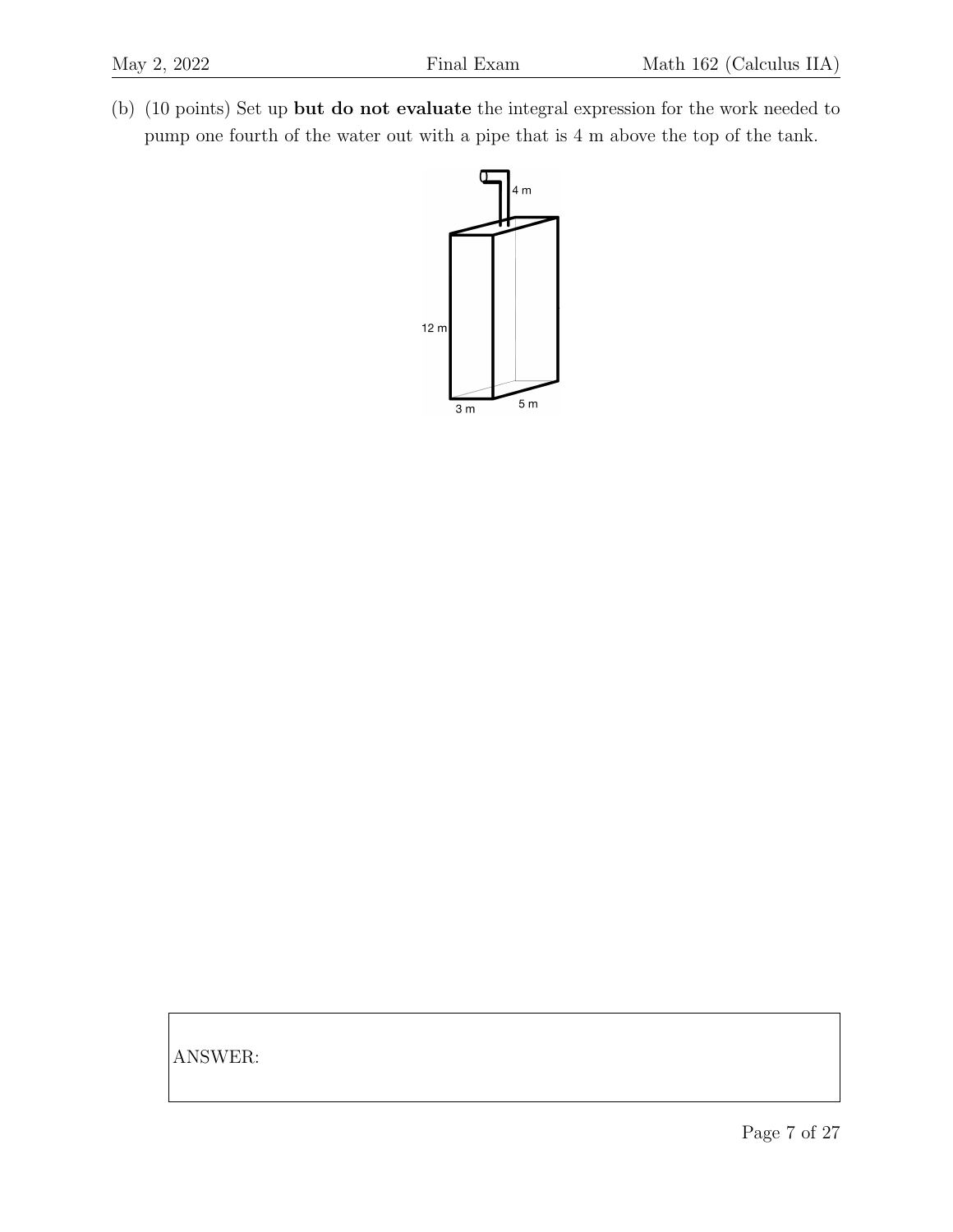3. (15 points) Compute the following integral:

$$
\int 6 \arctan\left(\frac{8}{w}\right) dw
$$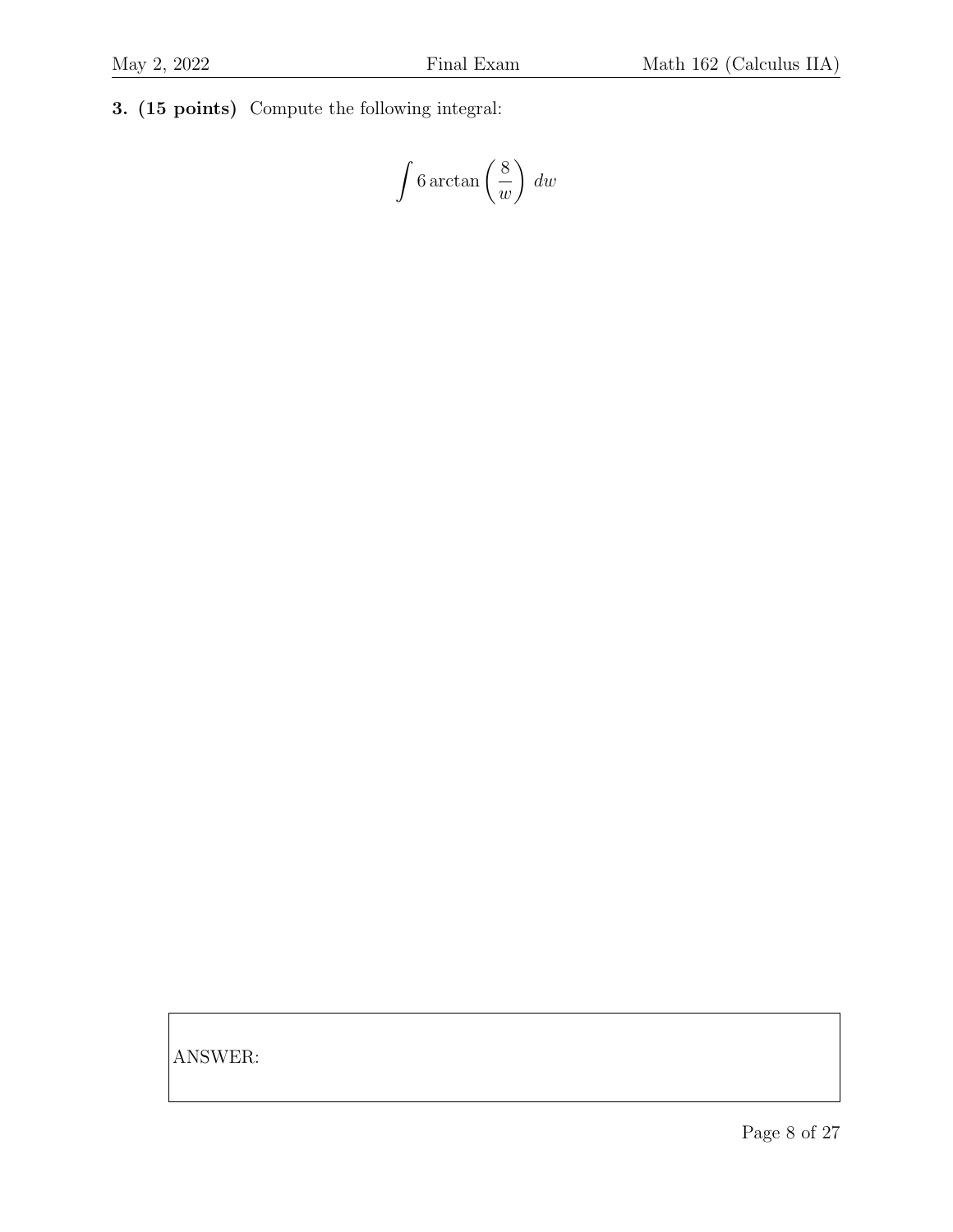## 4. (15 points)

Compute the following integral:

$$
\int \frac{\sqrt{4-x^2}}{x^4} \, dx
$$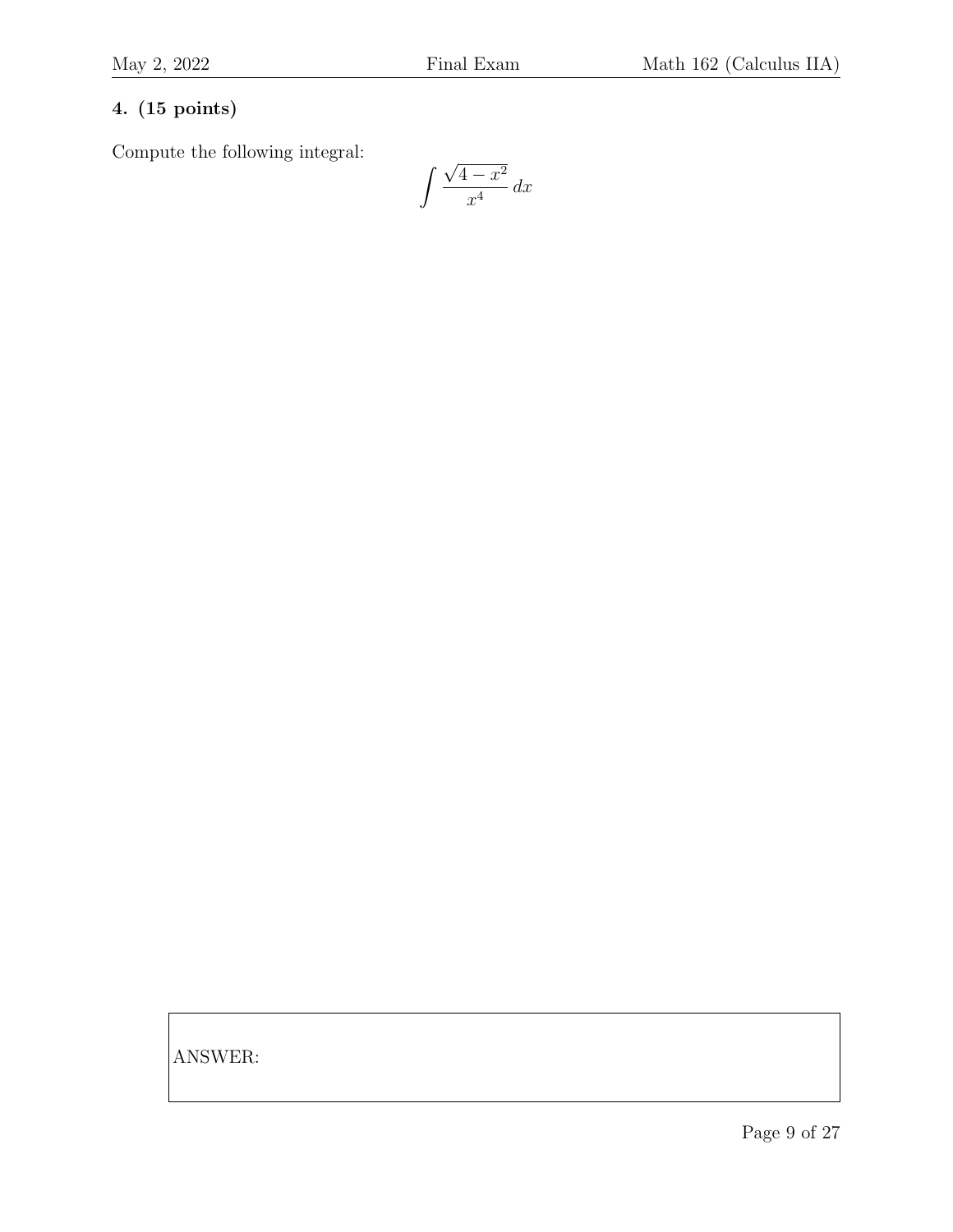#### 5. (15 points)

Compute the following integral:

$$
\int \frac{dx}{(x-2)^2(x+1)}
$$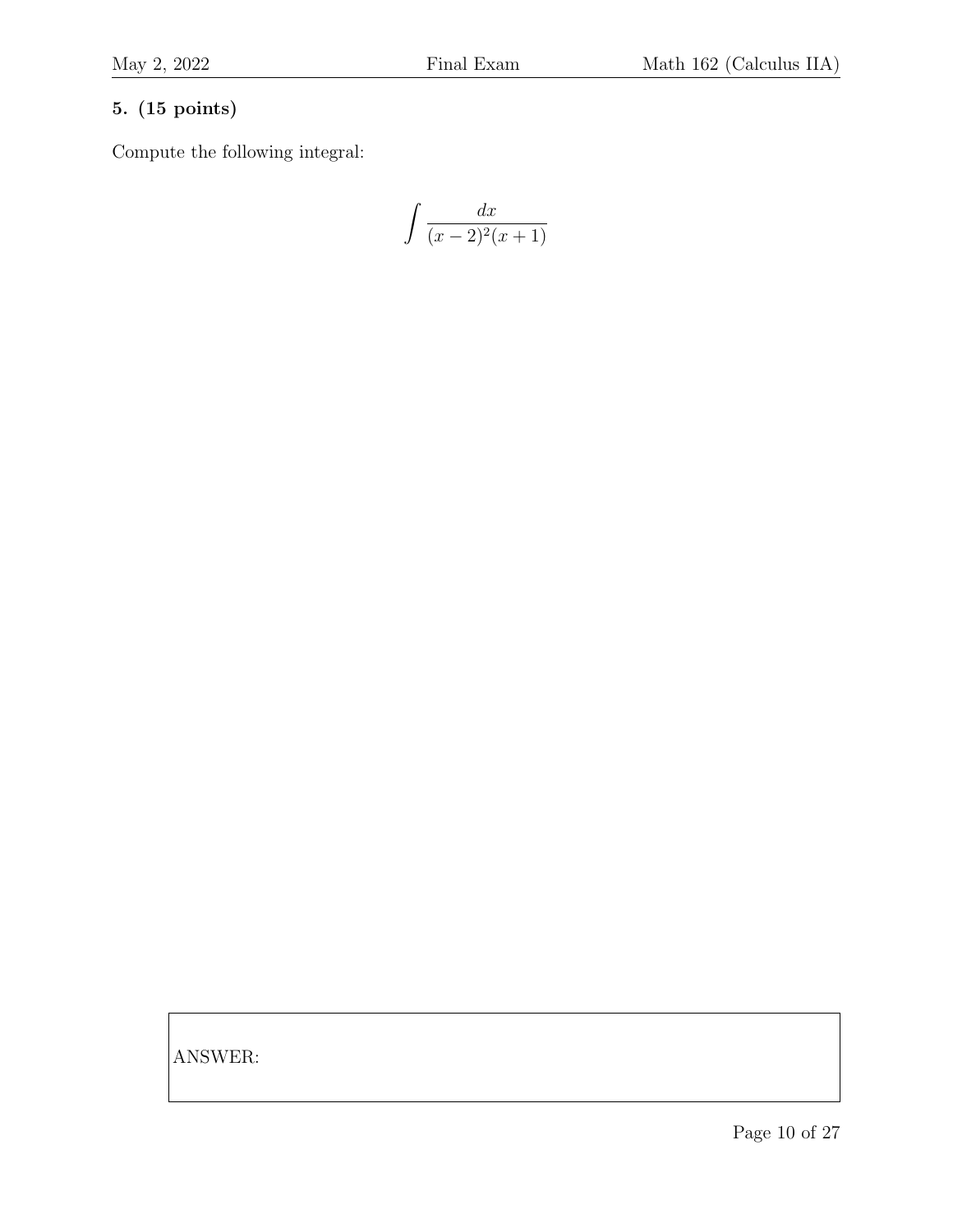#### 6. (20 points)

Let  $f(x)$  be a function defined on an interval [a, b] such that  $f(1) = 0$ . Suppose that the arc length of the curve  $y = f(x)$  on that interval is given by the formula

$$
L = \int_1^4 \sqrt{1 + \frac{1}{4x}} \, dx \; .
$$

(a) (10 points) Find a function  $y = f(x)$  that satisfies the given arc length expression.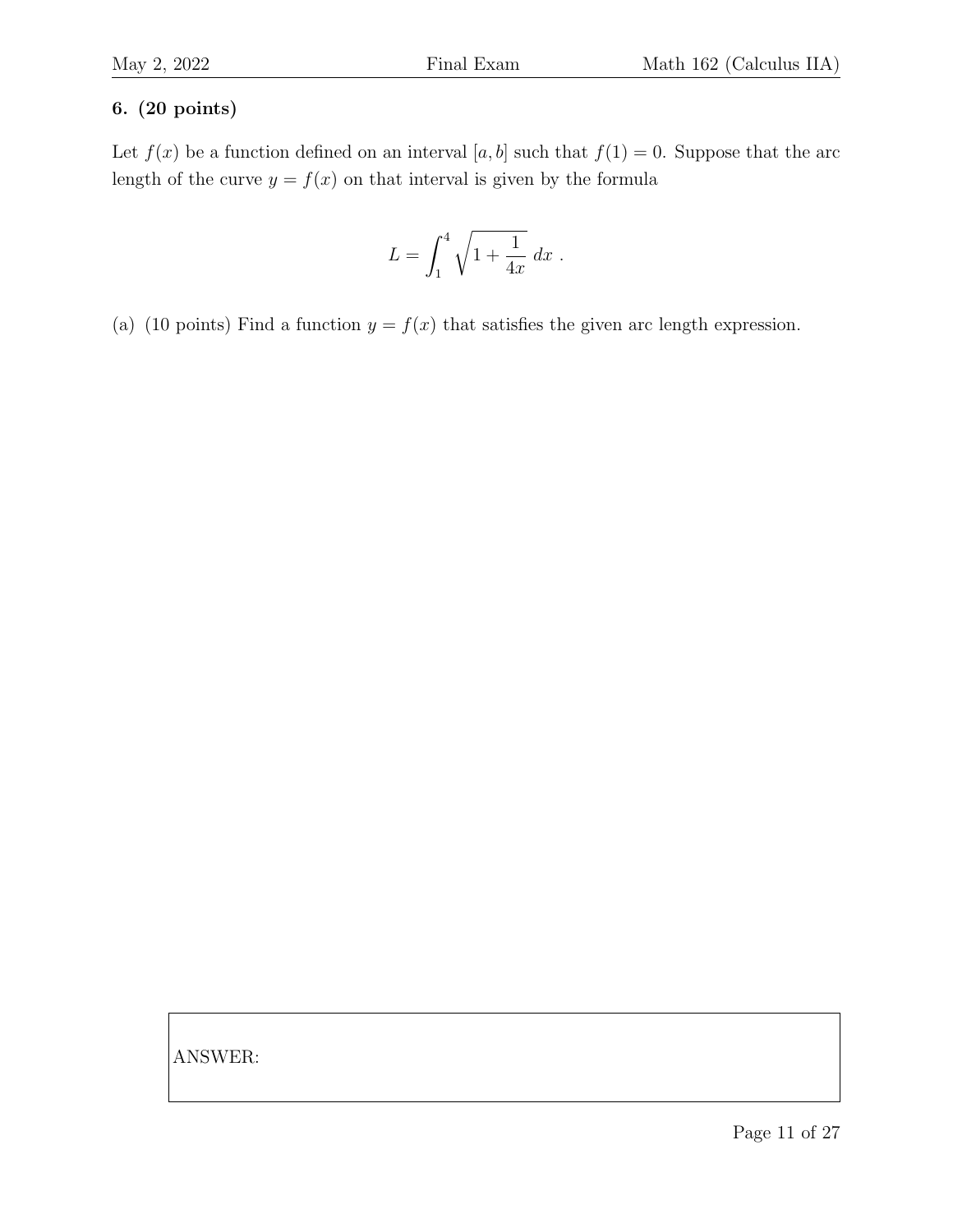(b) (10 points) Write but do not evaluate an integral that represents the surface area of the object obtained by revolving the curve  $y = f(x)$  about the y-axis.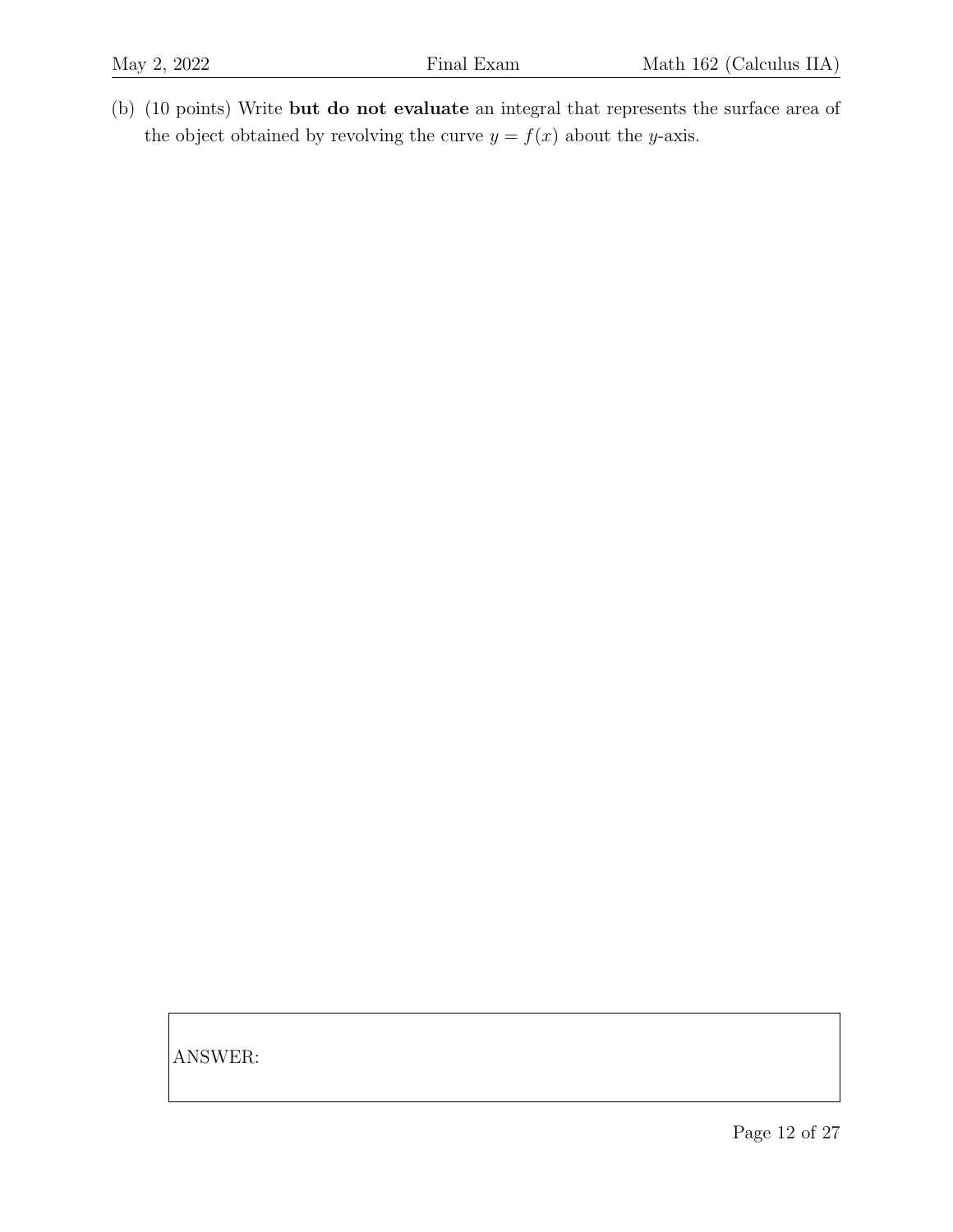## 7. (15 points)

The parametric curve

$$
\begin{cases}\nx = t^2 \\
y = t^3 - 2t\n\end{cases}
$$

crosses itself at precisely one point. Find the slopes of the two tangent lines to the curve at this point. Simplify your answers as much as possible.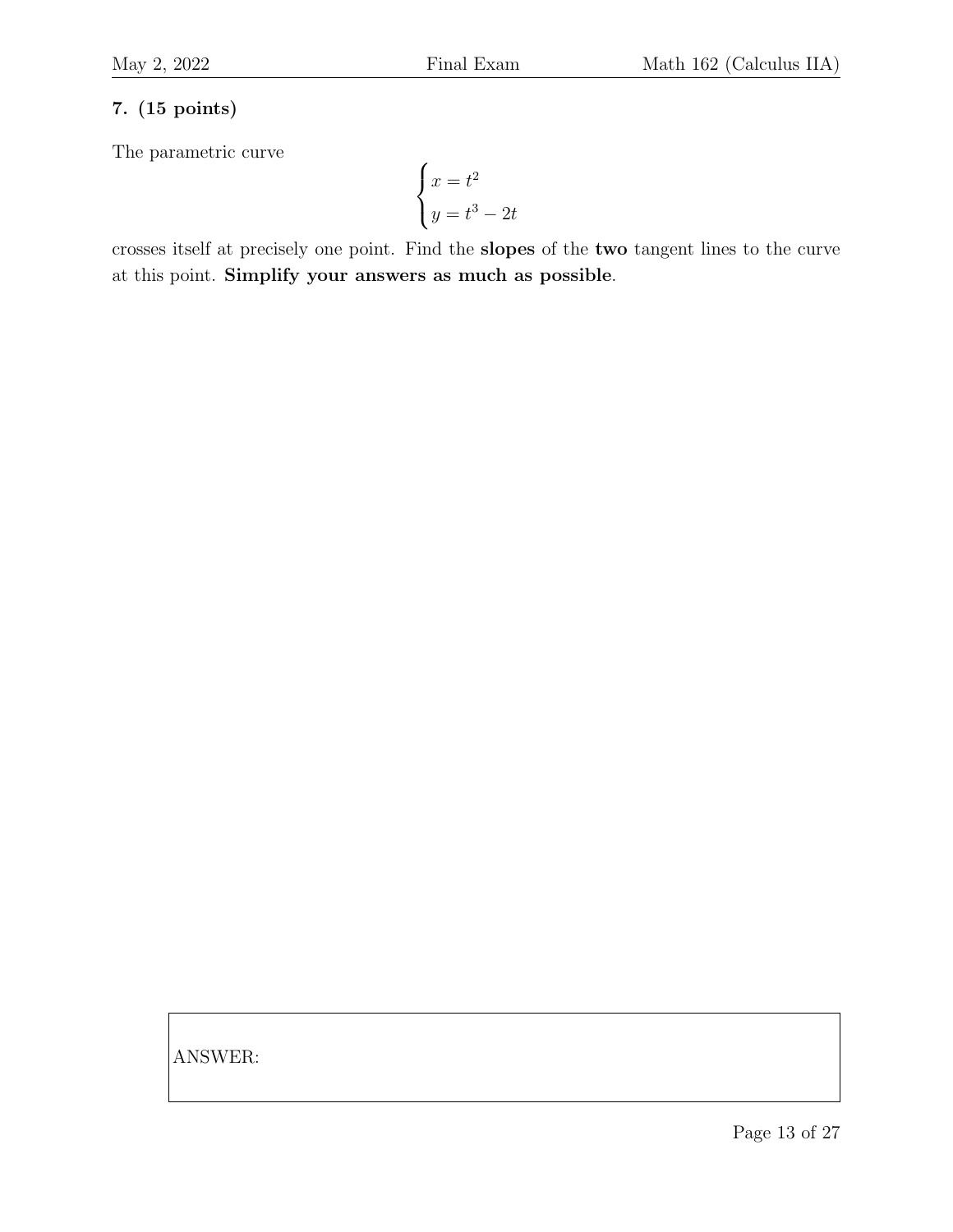# Part B

8. (20 points) Consider the polar curve  $r = 2\sin(2\theta)$ , drawn below.



(a) (10 points) Compute the area inside one leaf of the curve.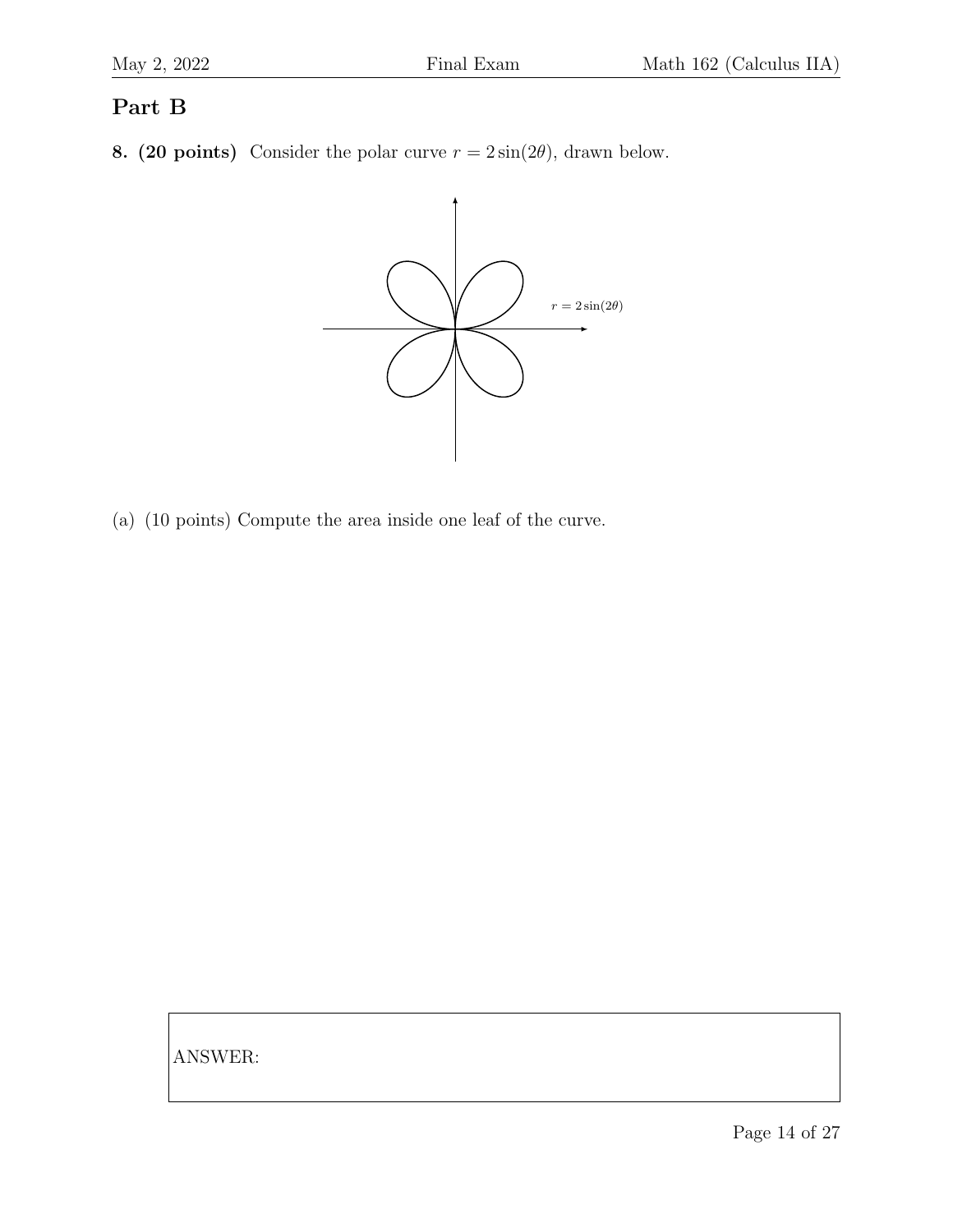(b) (10 points) Set up, but do not evaluate an integral that computes the arclength of one leaf of the curve.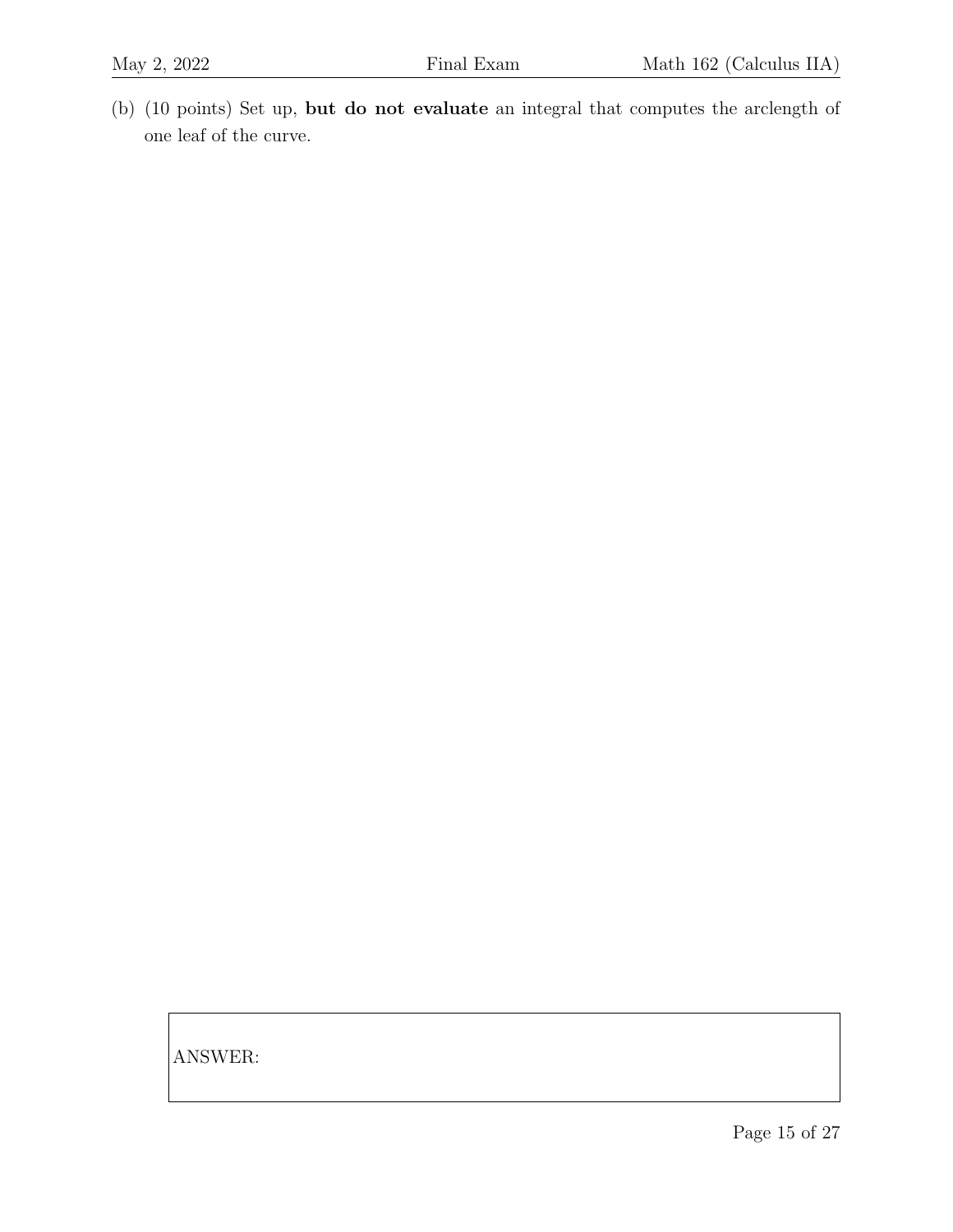#### 9. (20 points)

For this problem, make sure to show all your work: for all the convergence tests that you use state their conditions and explain why they are satisfied.

(a) (10 points) Determine if the series

$$
\sum_{n=1}^{\infty} (-1)^{n-1} \frac{\sin(n)}{n^{2k}}
$$

is absolutely convergent, conditionally convergent, or divergent when  $k$  is a positive integer. Repeat the same question for when  $k = 0$ .

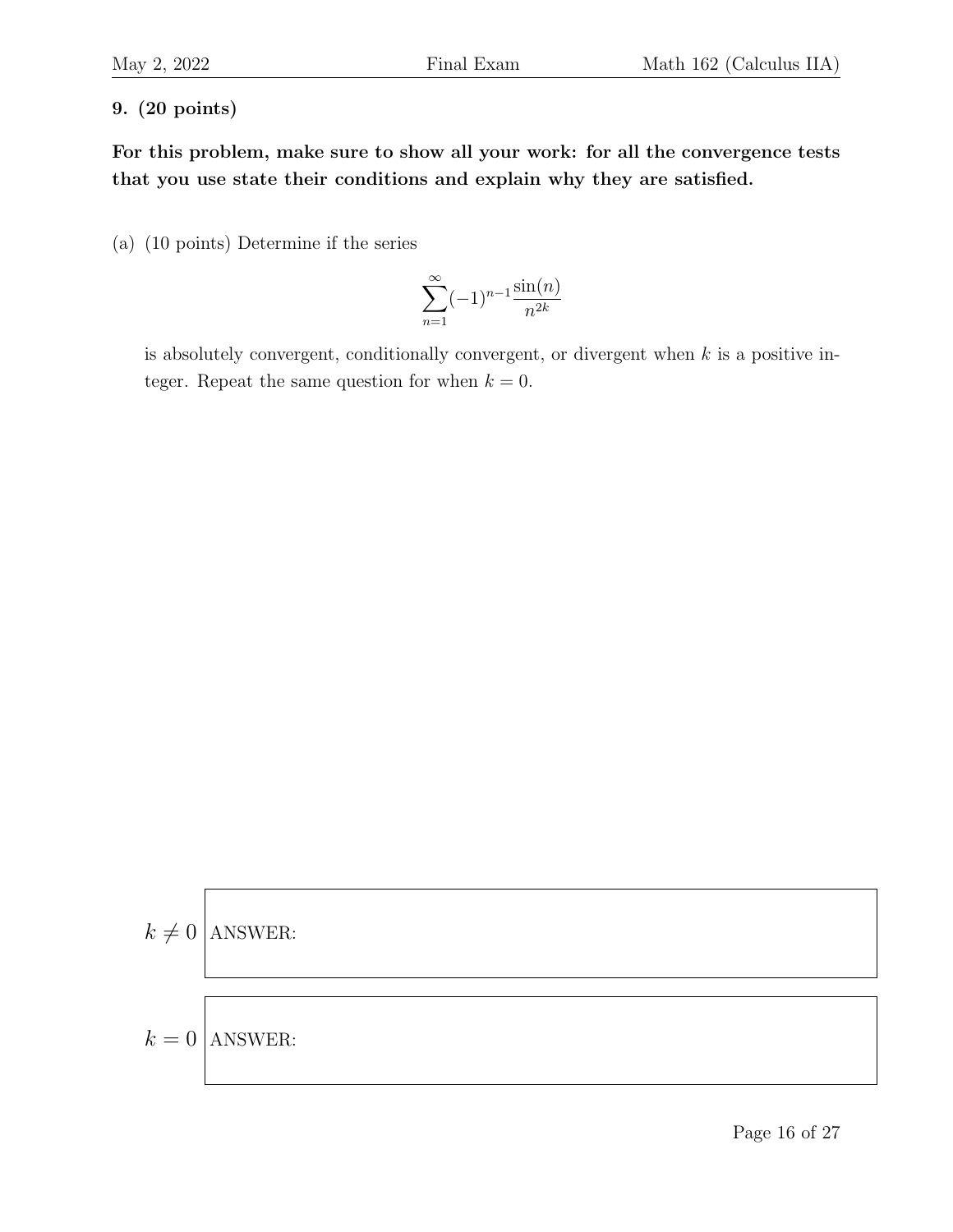(b) (10 points) Let  $\{p_n\}$  be the sequence  $\{2, 3, 5, 7, 11, 13, \ldots\}$  of all prime numbers (a particular sequence consisting of positive integers). Take as given that

$$
\lim_{n \to \infty} \frac{n \ln(n)}{p_n} = 1.
$$

Determine if the sum

$$
\sum_{n=1}^{\infty} \frac{1}{p_n}
$$

of the reciprocals of all prime numbers is convergent or divergent. Hint: Use the Limit Comparison Test with a series of the form  $\sum^{\infty}$  $n=2$  $b_n$  followed by the Integral Test, justifying all your reasoning.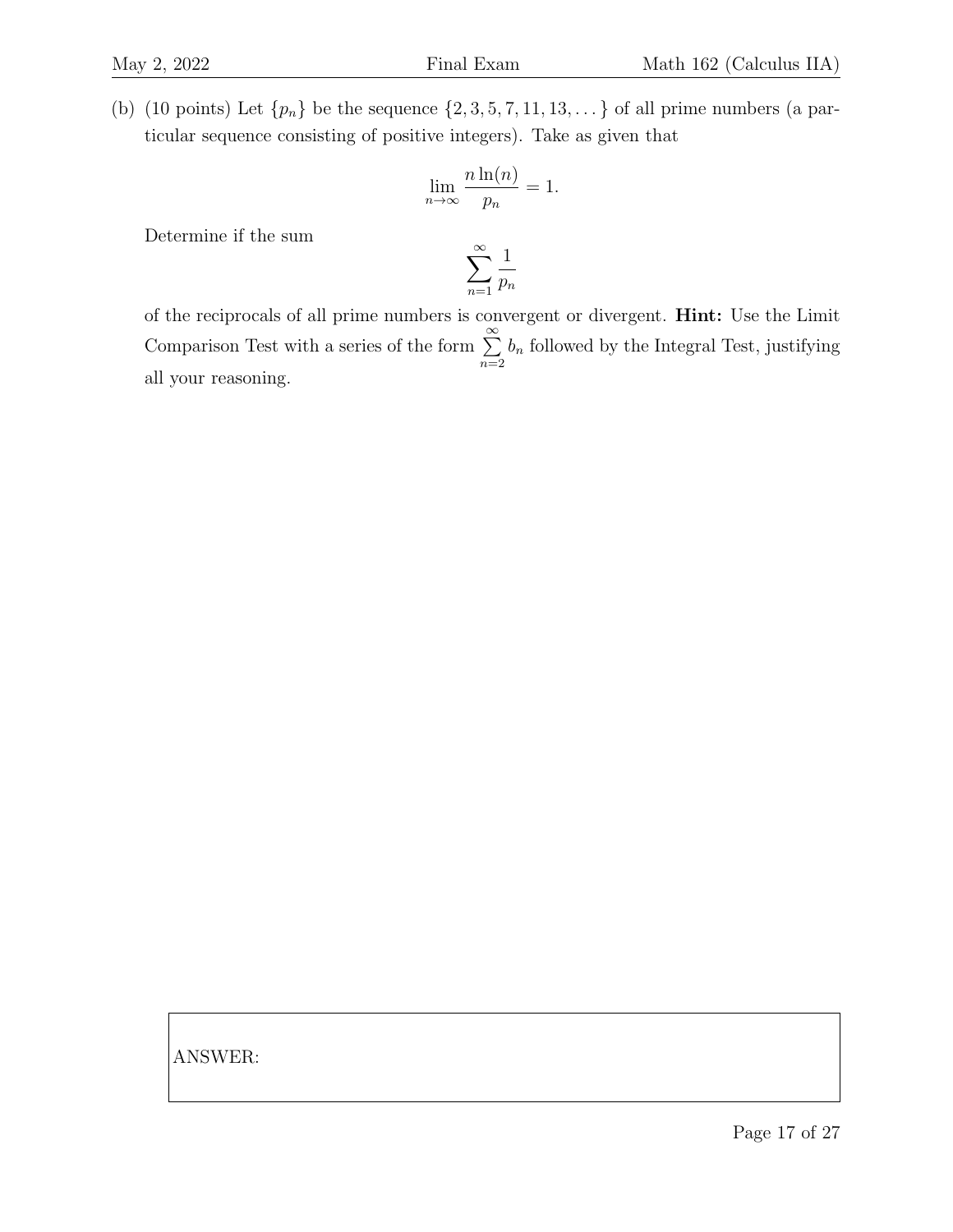#### 10. (20 points)

(a) (10 points) Find a power series expansion, centered at  $x = 2$ , for the function

$$
f(x) = \frac{1}{3-x}.
$$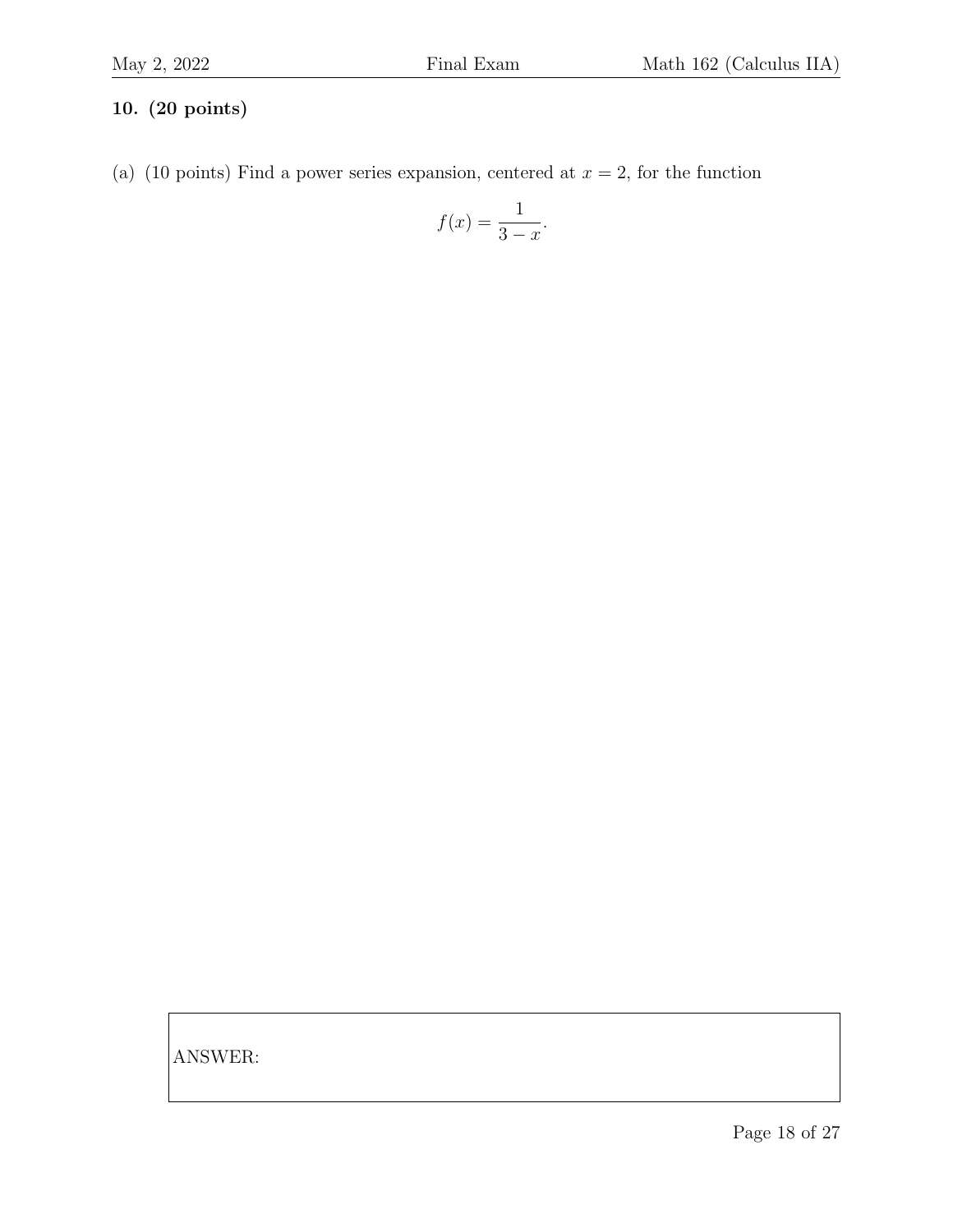(b) (10 points) Use your answer from (a) to find a power series expansion, centered at  $x = 2$ , for the function  $g(x) = \frac{1}{a}$  $\frac{1}{(3-x)^2}$ .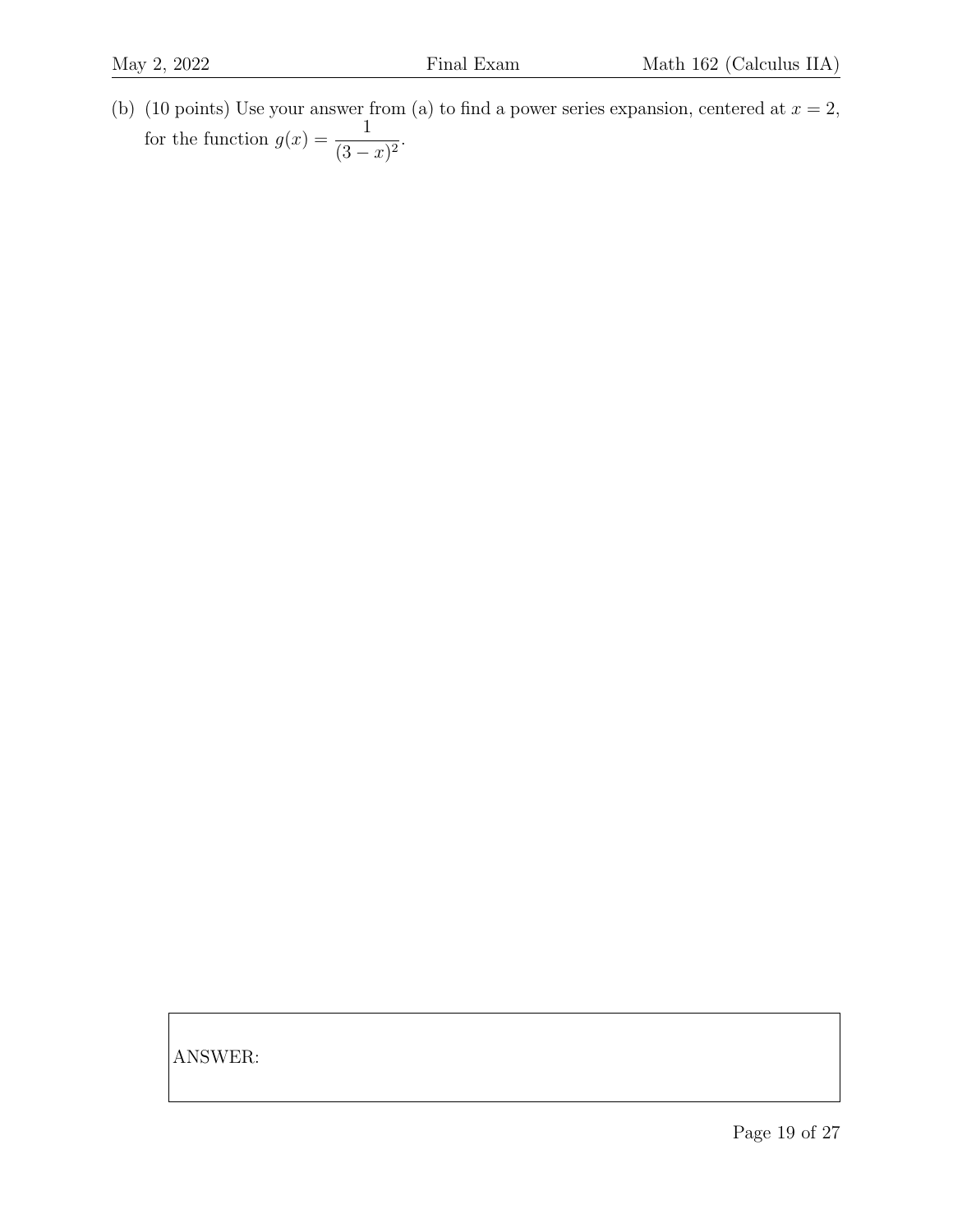#### 11. (20 points)

(a) (10 points) Find the Taylor series of the function  $f(x) = \ln(x)$ , centered at  $x = 2$  (i.e., in powers of  $x - 2$ ).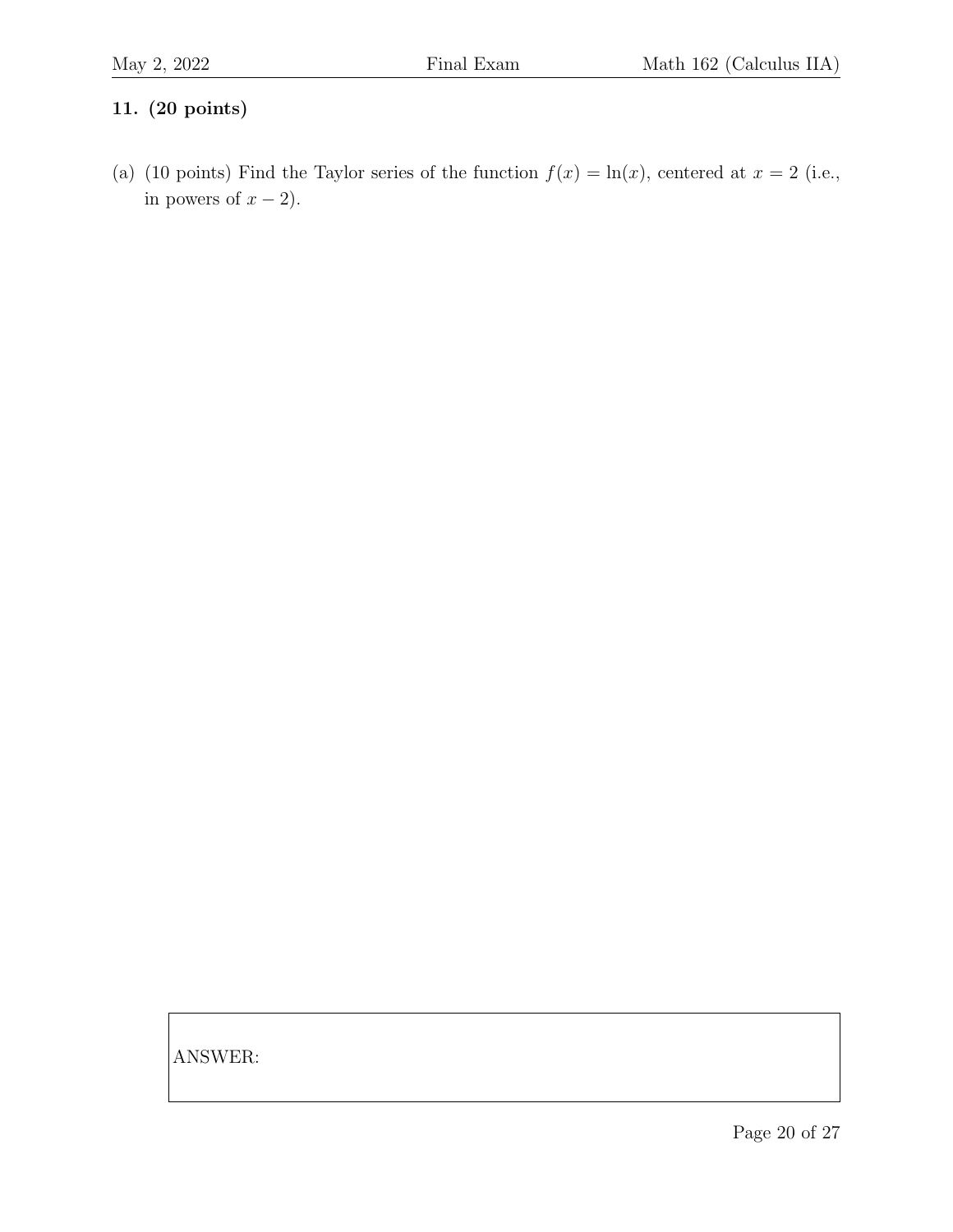(b) (10 points) Find the radius of convergence and interval of convergence of your series from part (a).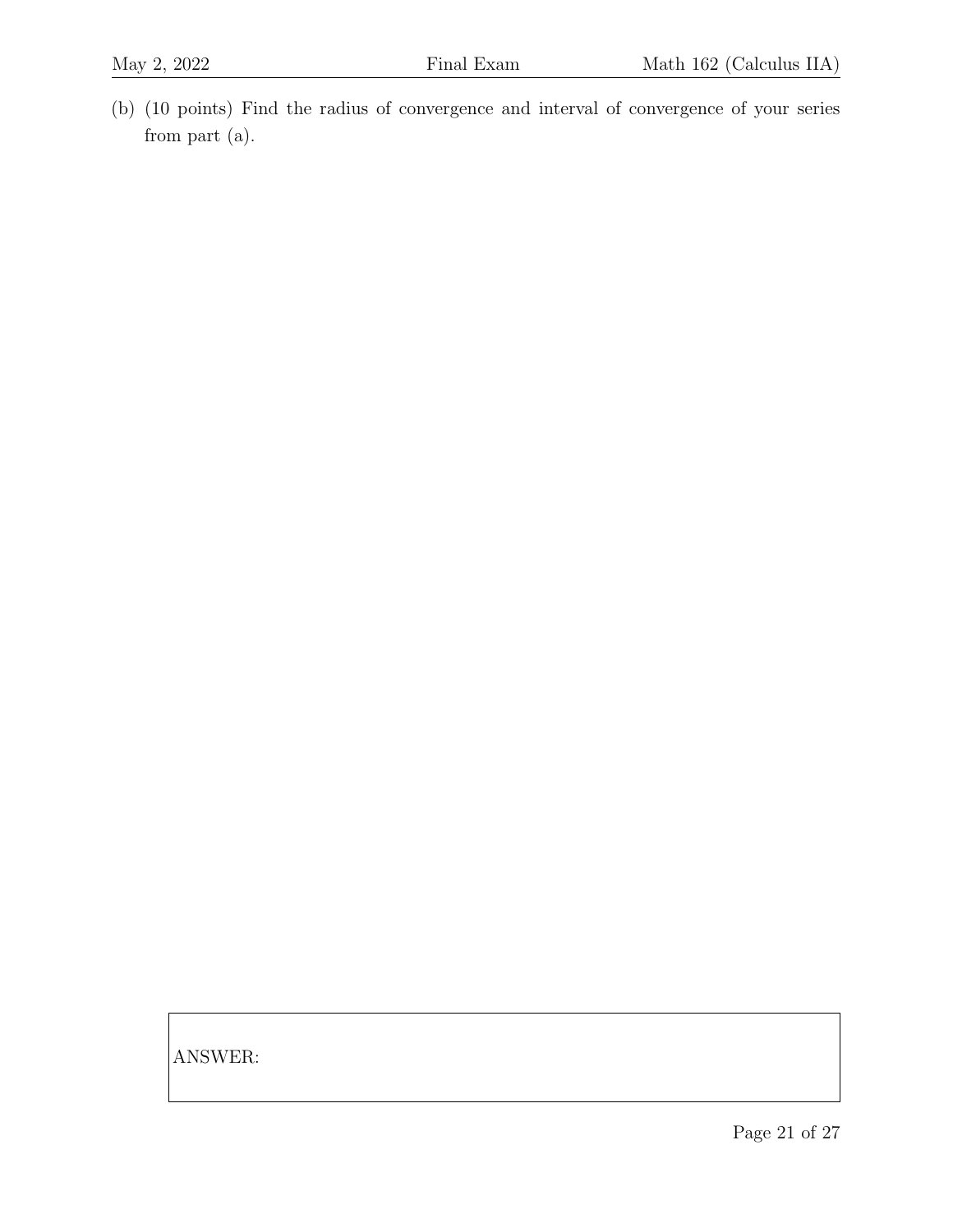This is scratch paper. If you use it to work on a problem, please indicate so on the page where that problem occurs.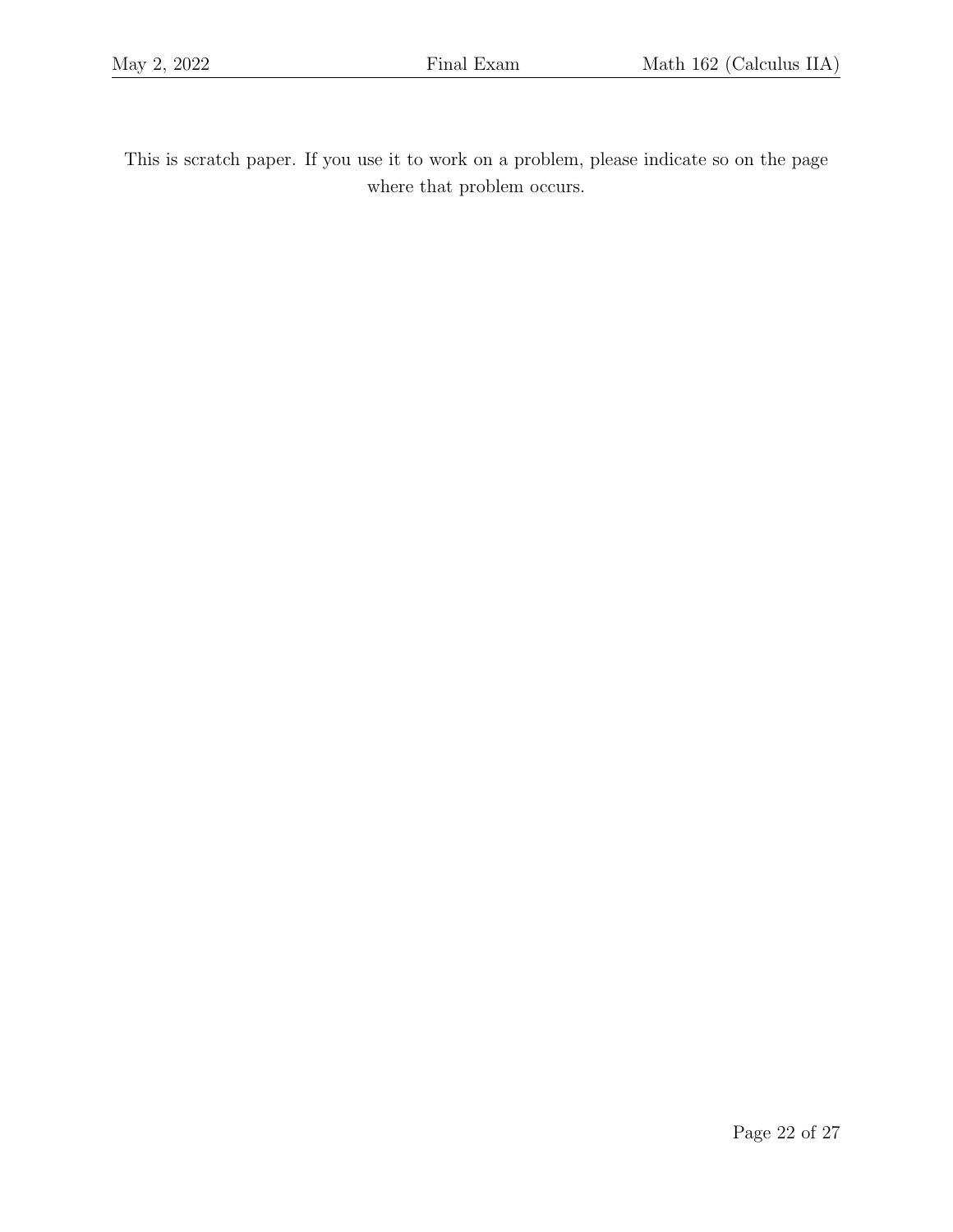Second scratch paper page. If you use it to work on a problem, please indicate so on the page where that problem occurs.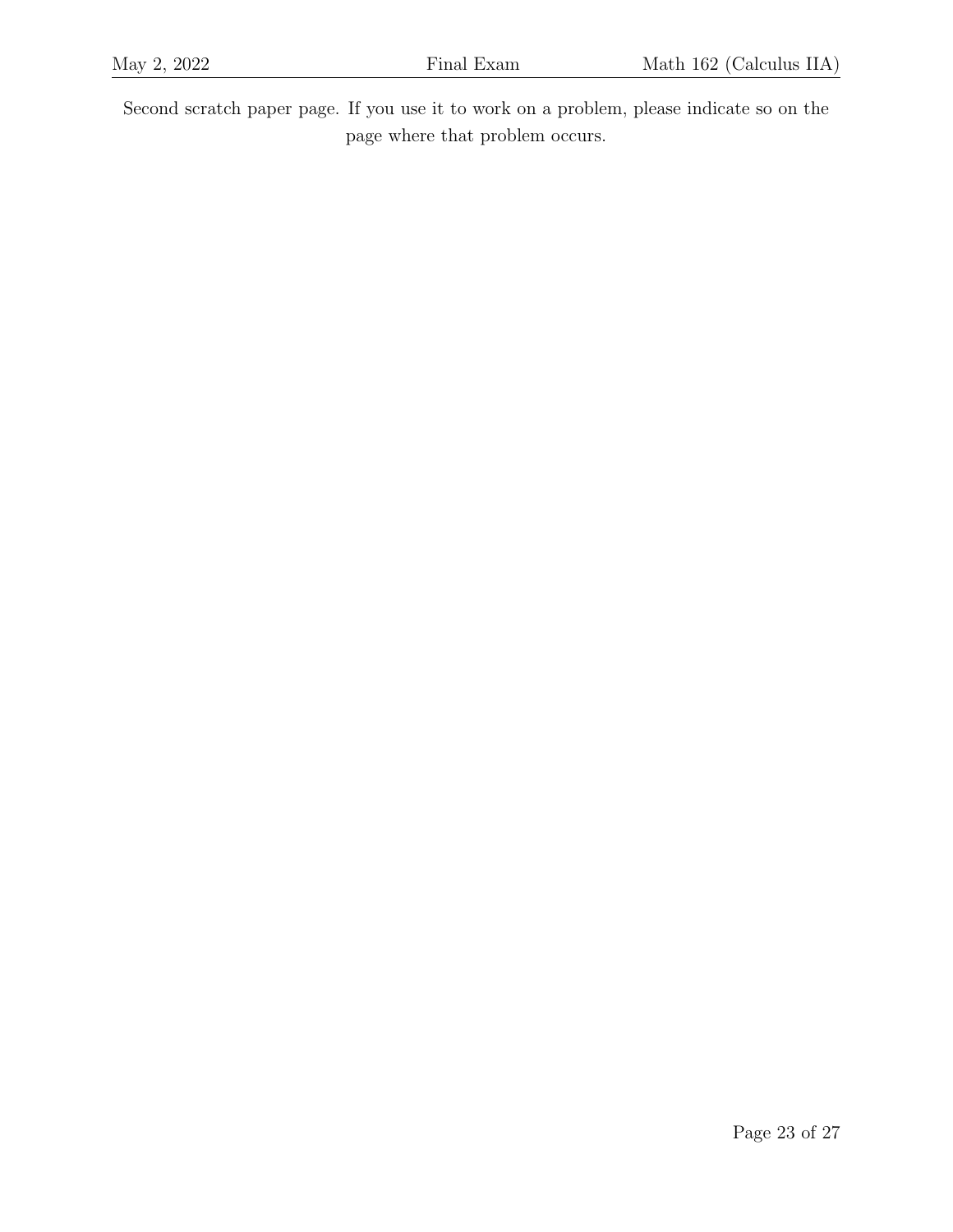Third scratch paper page. If you use it to work on a problem, please indicate so on the page where that problem occurs.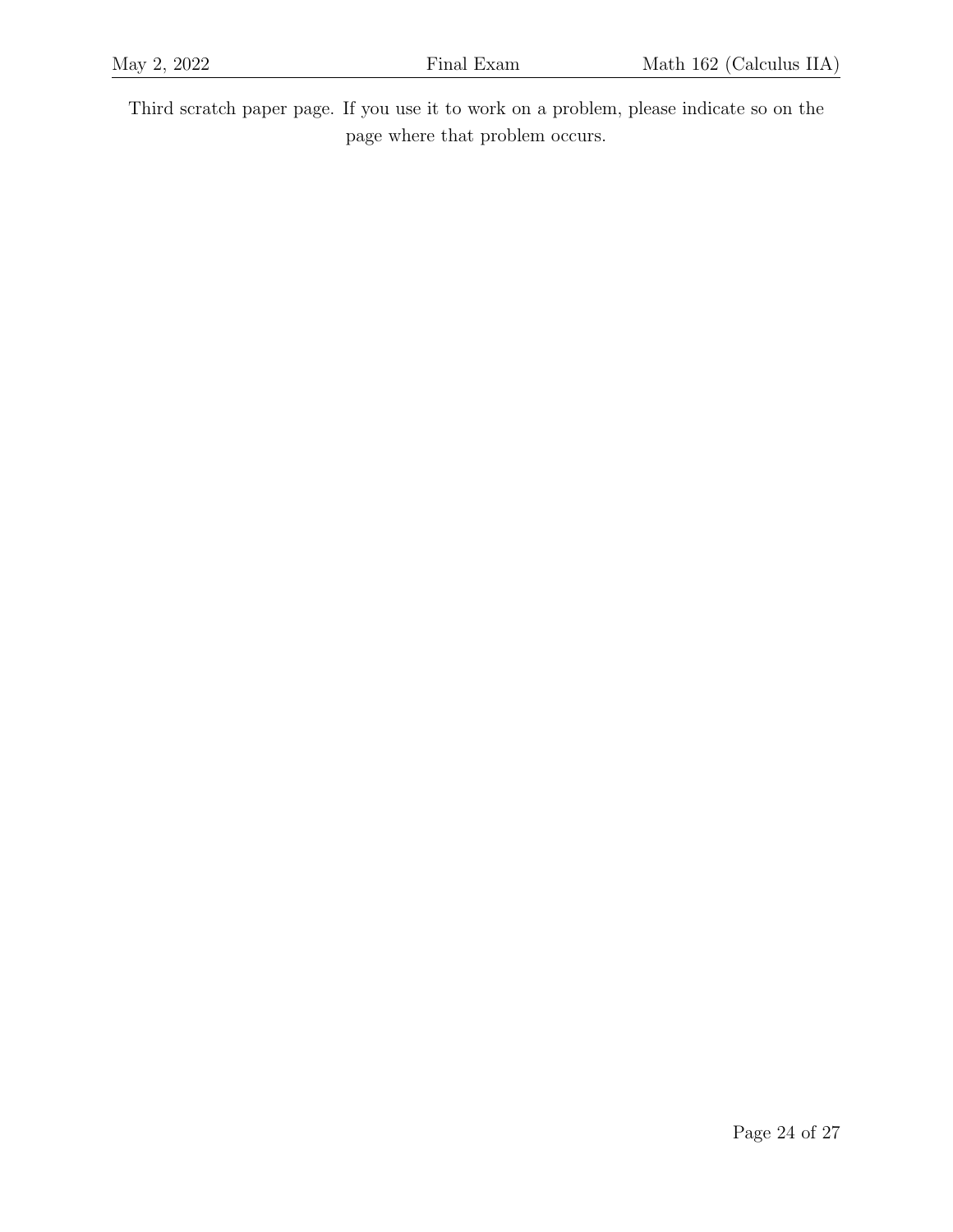Fourth scratch paper page. If you use it to work on a problem, please indicate so on the page where that problem occurs.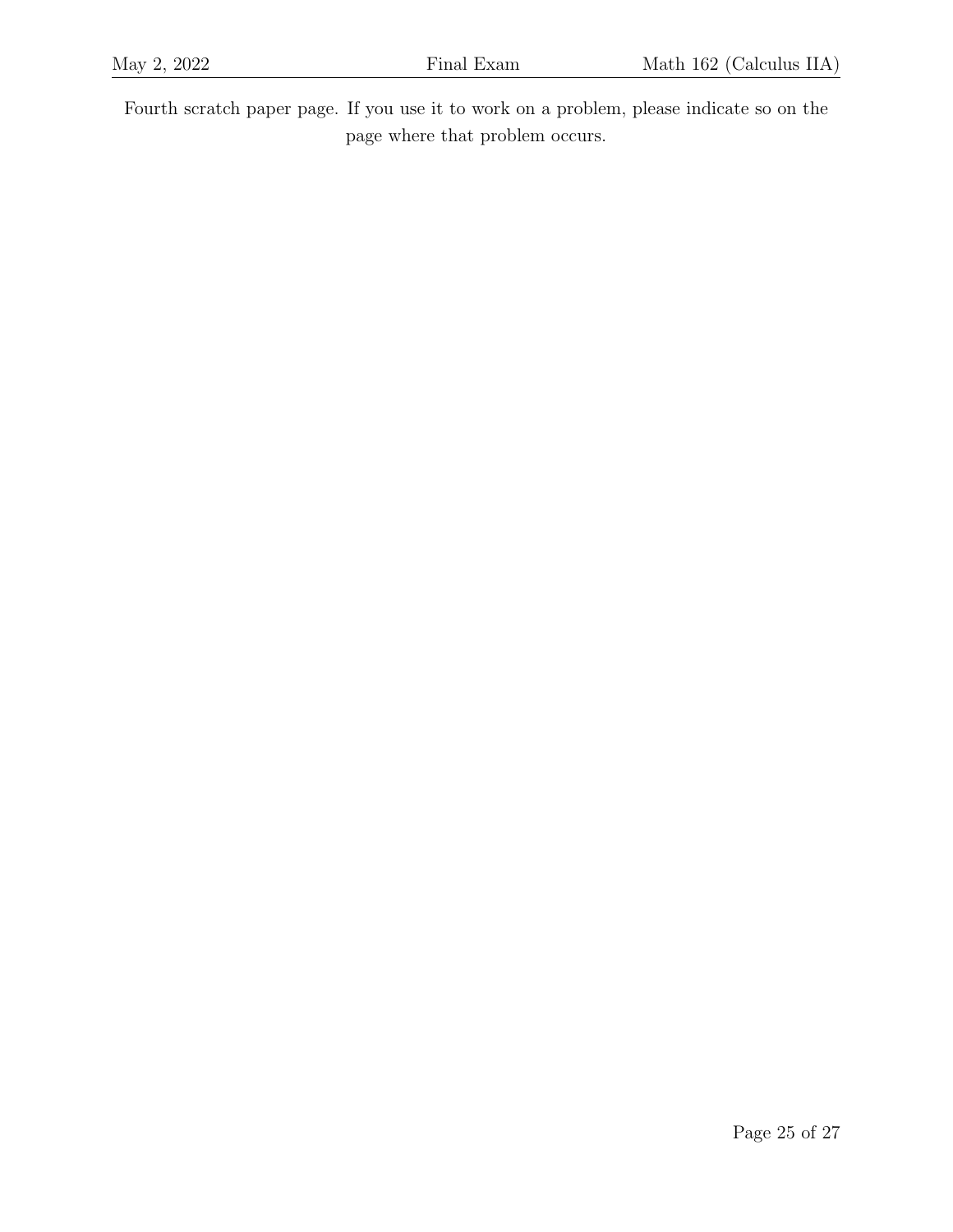More scratch paper. If you use it to work on a problem, please indicate so on the page where that problem occurs.